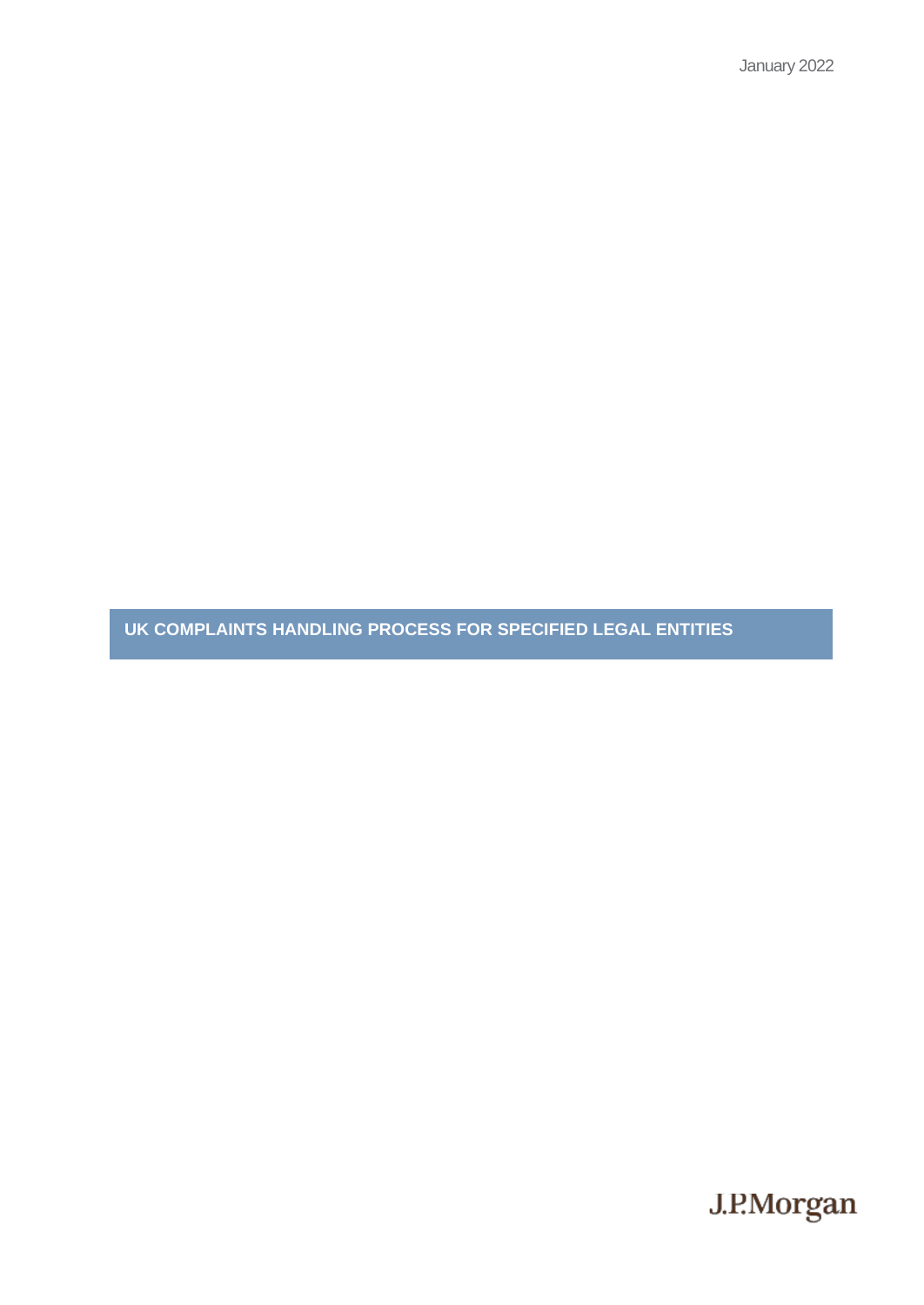# **JP Morgan Chase & Co – UK Complaints Handling Process for Specified Legal Entities**

This document sets out details of the complaints handling process for complaints made against JP Morgan Securities plc, JP Morgan Europe Limited, JP Morgan Mansart Management Limited, JP Morgan Markets Limited, J.P. Morgan  $SE^1$  London Branch<sup>2</sup> and JP Morgan Chase Bank NA London Branch. Additionally, this document sets out the complaints handling process for complaints made against JP Morgan Chase Paymentech (CPEL) and J.P. Morgan Wholesale Payments Limited (WPEL), related to business conducted under the UK Temporary Permissions Regime (TPR). Each of these legal entities is referred to in this disclosure document as a 'Specified Legal Entity'.

### **Making a Complaint**

If you are a client or potential client of a Specified Legal Entity, and are dissatisfied with or have a complaint about a product or service offered by the entity, you can make a complaint by **contacting your usual JP Morgan relationship, sales or service contact** or by **writing to the contact given at the end of this notice**.

## **Handling your Complaint**

JP Morgan has internal policies in place to address how complaints are managed by the Firm. Once we have received your complaint, we aim to resolve the issue as quickly as possible and in a fair and consistent manner. Your complaint will be promptly acknowledged and investigated by personnel who are independent from the circumstances giving rise to the complaint. We will aim to keep you up to date with our progress and provide you with a substantive final response as soon as practicable. JP Morgan maintains records of the complaints it receives and the measures taken for their resolution.

### **Alternative Dispute Resolution**

If you are an 'Eligible Complainant'<sup>3</sup> or a Unitholder of a fund managed by JP Morgan Mansart Management Limited and we have not been able to resolve your complaint within eight weeks, or you are not satisfied with our response then you may be entitled to refer your complaint to the Financial Ombudsman Service in the UK. If you do receive a final response letter from us and you want to contact the Financial Ombudsman Service to look into your complaint, you must contact them within six months of receiving our letter. Please note that we can reject your complaint without considering it if we receive it outside of the time limits for referral to the Financial Ombudsman Service (i.e. what you are complaining about happened more than six years ago, and you are complaining more than three years after you realised (or should have realised) that there was a problem).

'Eligible Complainants' are described in the Financial Conduct Authority's (FCA) Handbook and broadly comprise **consumers** and in addition, the following categories, (provided they are not categorised as Professional Clients, or Eligible Counterparties of the Firm at the time of the act or omission which is the subject of their complaint):

- micro-enterprises which employ fewer than ten people, with a turnover or annual balance sheet that does not exceed €2 million;
- small charities with annual income under £6.5 million at the time of the complaint;

<sup>&</sup>lt;sup>1</sup> J.P. Morgan SE is the resulting entity from a merger of J.P. Morgan AG, J.P. Morgan Luxembourg S.A. and J.P. Morgan Bank Ireland in January 2022.

<sup>2</sup> This process **does not apply to private banking activity** provided by J.P. Morgan SE London Branch. If you are a client of the Private Bank, complaints information is provided on the **Private Bank web page**.